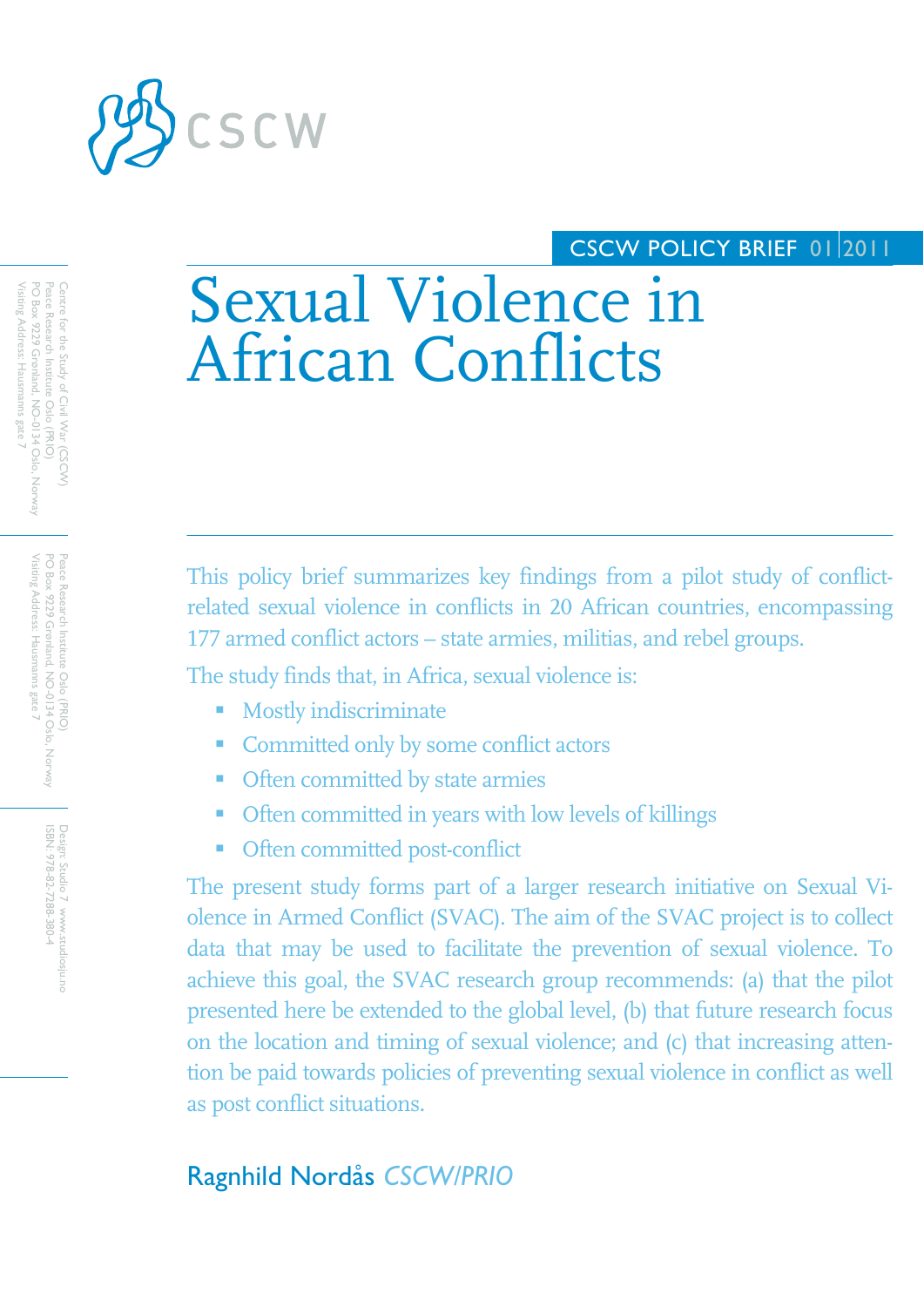#### **Introduction**

On 16 December 2010, the UN Security Council formally acknowledged the need for better reporting and more systematic data collection and analysis to help devise appropriate actions against sexual violence (UN Security Council Resolution 1960). Resolution 1960 declares that there should be an enhanced focus on 'data collection and analysis of incidents, trends, and patterns of rape and other forms of sexual violence'. The SVAC project responds to this call.

To have a basis for prevention of future sexual violence, we need to study a wide sample of conflicts. A comprehensive sample can be used to identify systematic patterns, whereas drawing conclusions from high-profile cases alone can lead to inaccurate predictions.

To effectively stop sexual violence, interventions should be based on systematic knowledge not only on the scale of the problem, but also on several other dimensions:

- Which types of conflict actors commit sexual violence?
- Who is targeted? Who falls victim? And why?
- What forms does sexual violence take (e.g. gang rape, sexual mutilation or slavery)?
- What is the magnitude of sexual violence committed?
- How do these patterns vary across time and space?

### **About the SVAC Project**

The Sexual Violence in Armed Conflict (SVAC) project is a response to the requests for better data set out in Resolution 1960 and other related resolutions (1325, 1820, 1888, 1889). The long-term goal of SVAC is create an early-warning model that can be used to assist in the prevention of sexual violence in conflicts at an early stage.

The SVAC project aims to create the most comprehensive global dataset on sexual violence. It builds and expands upon a previous data collection by Dara Kay Cohen (2010) (member of the project group). As a first step, we have conducted a pilot study by collecting and analyzing data on sexual violence in Africa.

We use the definition of sexual violence developed by the International Criminal Court (ICC), which includes rape, sexual mutilation, sexual slavery, enforced prostitution, forced pregnancy, and enforced sterilization. The concept of sexual violence thus encompasses more than acts of rape, and may be commit-

ted against both women and men. In addition, both women and men can be perpetrators of sexual violence.

Data collection and coding has been undertaken by a team of four coders at the University of Minnesota under the supervision of Dara Kay Cohen and Ragnhild Nordås. The analyses reported here are based mainly on information found in four key sources: reports by the US State Department, Amnesty International, Human Rights Watch, and the International Crisis Group. In addition, we have conducted a more comprehensive source-material search in relation to four conflict countries: Burundi, Liberia, Somalia, and Uganda.

The SVAC data pilot project has been conducted with funding from the Norwegian Ministry of Foreign Affairs. The pilot covers 20 countries in Africa with recent or ongoing armed conflicts (Map 1). We have collected information on sexual violence in relation to all the 177 armed conflict actors (state armies, rebel groups and militias) active in conflicts in these countries. Next, this policy brief presents key findings from the pilot study.

| <b>Countries covered</b> |               |
|--------------------------|---------------|
| Algeria                  | Guinea Bissau |
| Angola                   | Liberia       |
| Burundi                  | Mali          |
| Central African Rep.     | Nigeria       |
| Chad                     | Rwanda        |
| Côte d'Ivoire            | Senegal       |
| DRC.                     | Sierra Leone  |
| Eritrea                  | Somalia       |
| Ethiopia                 | Sudan         |
| Guinea                   | Uganda        |
|                          |               |

**Key Findings** 

Many African conflicts have been marked by high levels of sexual violence. Nevertheless, there is considerable variation in the incidence of such violence across armed groups and conflicts. Below, we summarize the main findings of our pilot study.

It should be emphasized that these findings are not necessarily representative for the global situation, but rather reflect the data we have extracted from our specific source material.



Map 1: Maximum level of sexual violence reported by country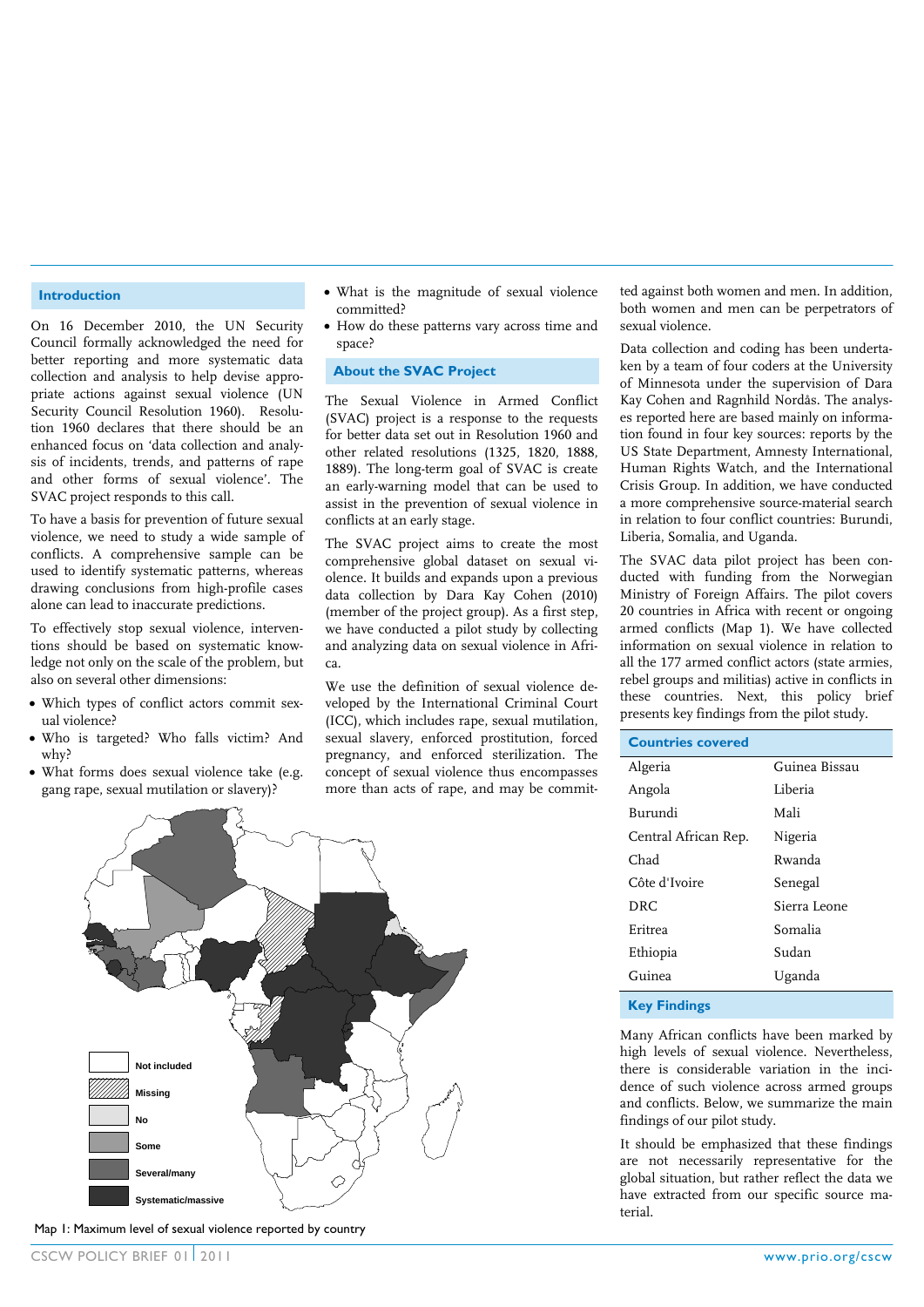#### *1. Not Al ll Groups Rap e*

Not all armed actors in African conflicts engage in se exual violence. . Out of the 177 7 conflict actors covered in our sample, nearly 42% were reported to have committed acts of sexual violence (see Figure 1). Conflict actor s include state mi ilitaries, militi ias and rebel l groups active in conflicts since the year 2000.

The majority of armed actors had no known record of sexual violence beyond isolated episodes. It should be noted, however, that not all ca ases of sexual l violence are reported (see Nord dås & Cohen 20 011).



Figure I: Most serious reported magnitude of sexual violence for 177 conflict actors

Figure 1 indicates that there is variation between conflict actors in the degree to which they commit sexual violence. Not all actors within a conflict use se exual violence a as part of their repertoire of violence. Although sexual violence is rampant in many conflicts, a significant number of conflict actors do not seem to commit these sorts of crimes. Even in conflicts with high reported levels of sexual violence, some groups seem to refra ain from such acts. Sexual violence is not an inevitable fact of wa ar.

#### **2. Declining Number of Perpetrators**

In African conflicts, both the number and the percentage of conflict actors reported to use sexual violence has been slowly decreasing over the p period 2000-09 9. If we break th his down by different levels of magnitude of sexual violence (low, high, and extreme levels), however, an interesting p pattern emerg ges: The downward trend is *not* seen among groups that commit extremely *high* levels of sexual violence; but it is quite clear for groups that are reported to use sexual violence infrequently y (*low* levels). .



Extreme level ■ High level ■ Low level

Figure 2: Percentage of conflict actors in three categories of sexual violence magnitude over time

The overall pattern depicted in Figure 2 could be summarized as a *polarization* of the problem of sexual violence: over time, groups seem to be gravitating towards committing either high levels of sexual violence or none at al ll.

Is the situation in Africa improving? Unfortunately, despite the slight downward trend, it is not clear whether the overall situation is getting better. The reason for this is that we do not know the total *number* of victims per year. This is mainly due to the (inherent) problem that victim counts are notoriously u nreliable.

#### **3. States Frequent Perpetrators**

A striking feature of sexual violence in Africa is that the data shows that state actors are m more likely to b be reported to have committ ted acts of sexual violence than rebel groups and militias. Indeed, of the government actors in nvolved in the e 20 conflicts covered in th his study, 59% have been reported as having committed sexual violence at some point. The equivalent numbers for rebel groups and m militias were 42 2% and 35% re spectively. compared a state of the main of the state of the state of the state of the state of the main of the state of the state of the state of the state of the state of the state of the state of the state of the state of the state Solonial Communistant Communistant Communist Communist Communist Communist Communist Communist Communist Communist Communist Communist Communist Communist Communist Communist Communist Communist Communist Communist Communi

We should therefore not assume that only unruly rebel engage in sexual violence - it is very much an aspect of the warfare of government armies; and the evidence does not suggest that governments only delegate sexual vi iolence to milit

#### *4. Temp poral Variation n*

Armed groups often change their sexual violence behavior over time. The fact that an actor has committed sexual violence in the past does not necessarily entail similar activity in the future. Further study will be required, however, if we are to identify the determinants of such temporal variation.

#### *5. Mostl ly Random*

In some African conflicts of the last decade, sexual violence has been characterized by selective targeting of victims. Yet, in most of the sample, we see fewer reports of selective targeting than during many of the wars of the 1990s.

Governm ments, rebels and militias s seemingly commit sexual violen ce without a clear purposeful selection of victims: the violence seems indiscriminate (Figure 3).



Figure 3: Percentage of conflict actor years with only indiscriminate targeting reported

However, there is variation in the logic of targeting in our sample. When selective targeting d does occur, it is not solely based on ethnic belonging. Sierra Leonean rebels, for example, were reported to have specifically targeted very young girls to reduce the risks of STDs (C Cohen, 2010).

#### **6. Different From Killing Pattern**

Many armed actors perpetrate sexual violence in periods when they are largely inactive on the regular battlefield. This holds true both for state and for non-state armed actors. In periods with few killings, half of all government actors and nearly 40% of rebel groups still commit sexual violence. Almost 8% of this sexual violence occurs on a massive scale.

The conflicts in the DRC and Central African Republic c stand out i n this regard . In both